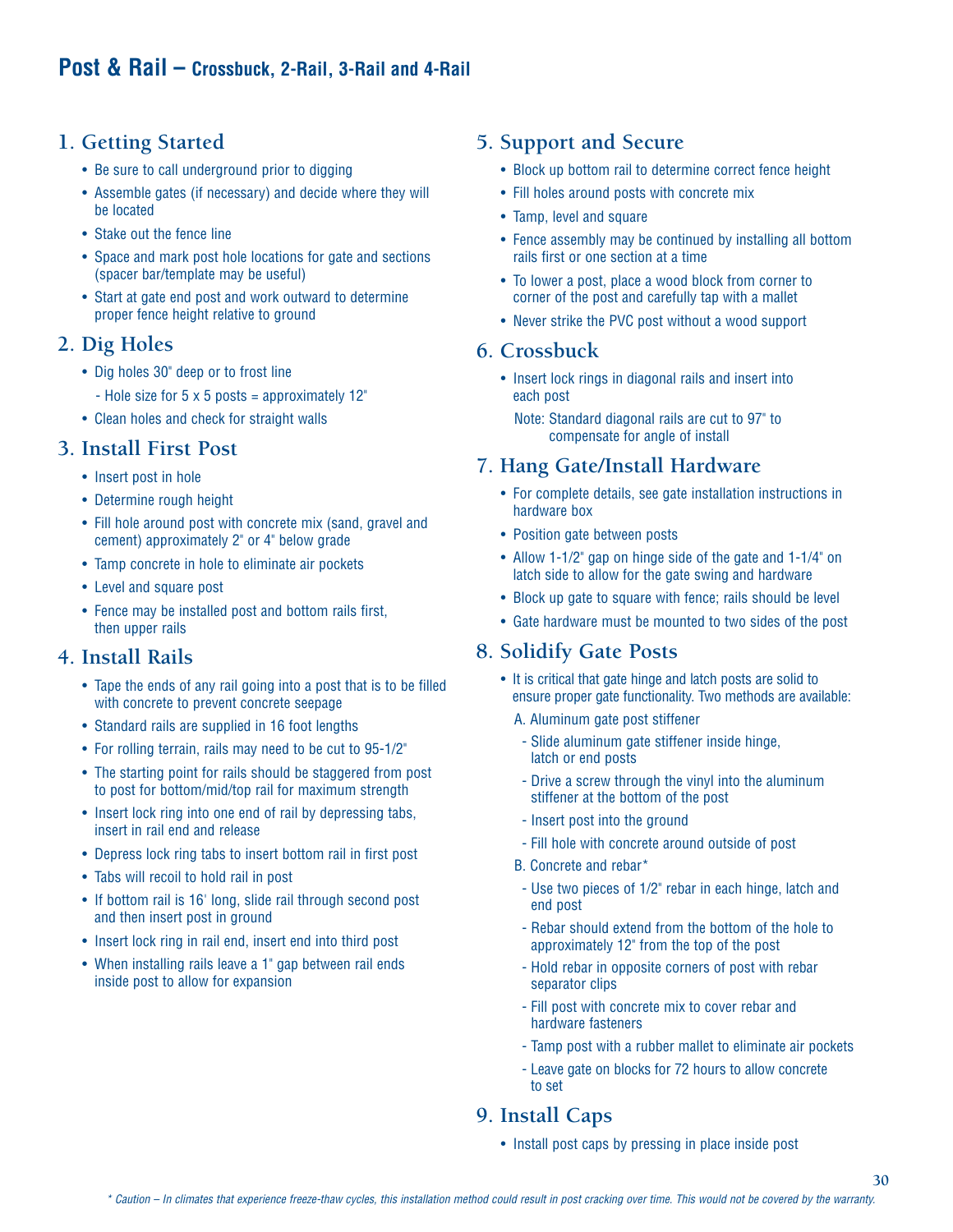# **Post & Rail Fence**

Includes: Crossbuck, 2-Rail, 3-Rail and 4-Rail

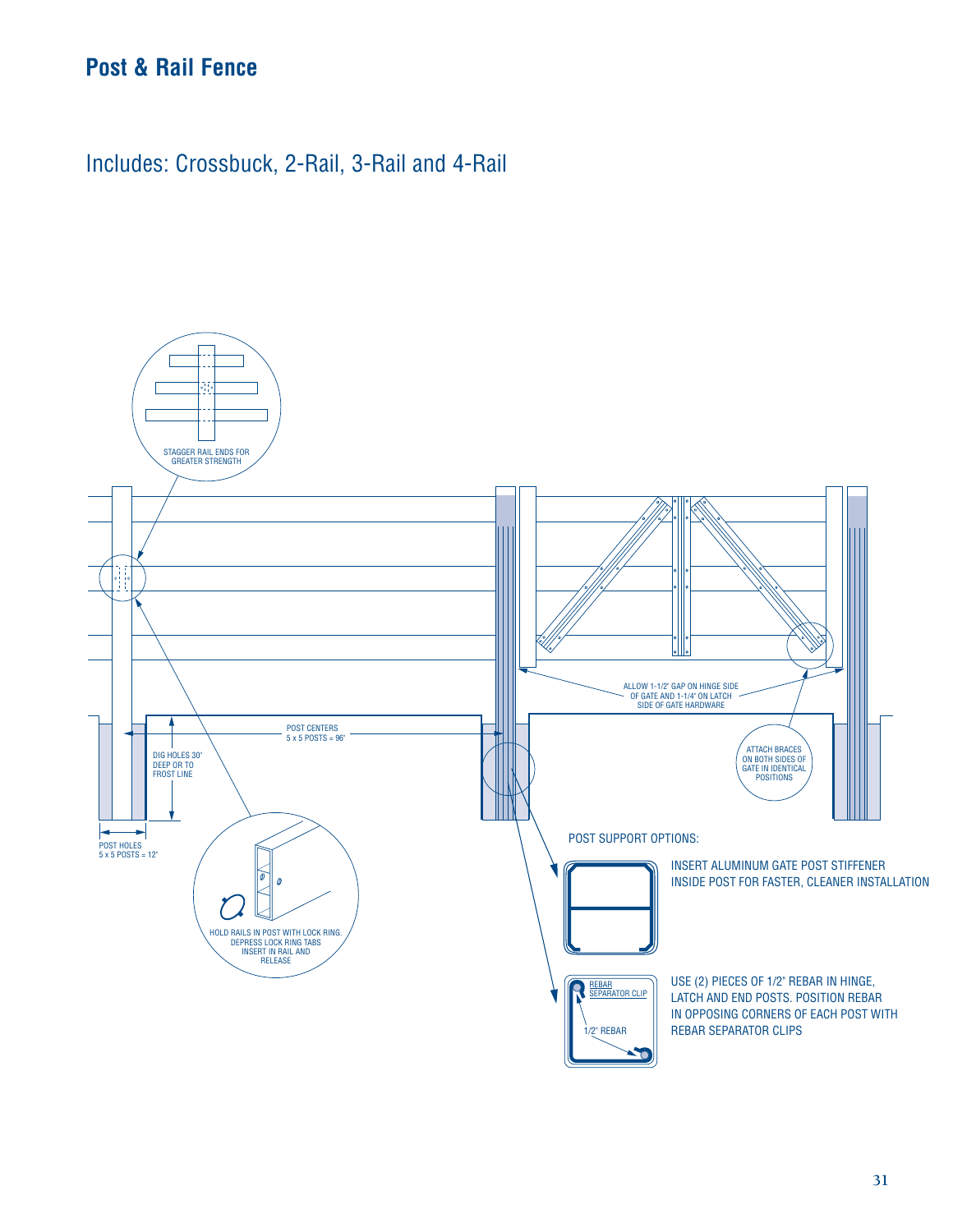# **1. Getting Started**

- Be sure to call underground prior to digging
- Assemble gates (if necessary) and decide where they will be located
- Stake out the fence line
- Space and mark post hole locations for gate and sections (spacer bar/template may be useful)
- Start at gate end post and work outward to determine proper fence height relative to ground
- \*In climates where the temperature exceeds 100° Fahrenheit, we recommend installing Arctic Blend, Brazilian Blend, Sierra Blend and Weathered Blend products on 6' post centers

# **2. Dig Holes**

- Dig holes 30" deep or to frost line
	- Hole size for  $5 \times 5$  posts = approximately 12"
- Clean holes and check for straight walls

# **3. Install First Post**

- Insert post in hole
- Determine rough height
- Fill hole around post with concrete mix (sand, gravel and cement) approximately 2" or 4" below grade
- Tamp concrete in hole to eliminate air pockets
- Level and square post
- Fence may be installed post and bottom rails first, then upper rails

### **4. Install Rails**

- White product uses 1-1/2 x 5-1/2 rails
- Arctic Blend, Brazilian Blend, Sierra Blend and Weathered Blend use 2 x 6 rails
- Tape the ends of any rail going into a post that is to be filled with concrete to prevent concrete seepage
- Standard rails are supplied in 16 foot lengths for White (12 foot rails for Blend products)
- For rolling terrain, rails may need to be shortened
- The starting point for rails should be staggered from post to post for bottom/mid/top rail for maximum strength
- Insert lock ring into one end of rail by depressing tabs, insert in rail end and release
- Depress lock ring tabs to insert bottom rail in first post
- Tabs will recoil to hold rail in post
- Insert lock ring in rail end, insert end into third post
- When installing rails leave a 1" gap between rail ends inside post to allow for expansion

# **5. Support and Secure**

- Block up bottom rail to determine correct fence height
- Fill holes around posts with concrete mix
- Tamp, level and square
- Fence assembly may be continued by installing all bottom rails first or one section at a time
- To lower a post, place a wood block from corner to corner of the post and carefully tap with a mallet
- Never strike the PVC post without a wood support

# **6. Hang Gate/Install Hardware**

- For complete details, see gate installation instructions in hardware box
- Position gate between posts
- Allow 1-1/2" gap on hinge side of the gate and 1-1/4" on latch side to allow for the gate swing and hardware
- Block up gate to square with fence; rails should be level
- Gate hardware must be mounted to two sides of the post

### **7. Solidify Gate Posts**

- It is critical that gate hinge and latch posts are solid to ensure proper gate functionality. Two methods are available:
	- A. Aluminum gate post stiffener
	- Slide aluminum gate stiffener inside hinge, latch or end posts
	- Drive a screw through the vinyl into the aluminum stiffener at the bottom of the post
	- Insert post into the ground
	- Fill hole with concrete around outside of post
	- B. Concrete and rebar\*
	- Use two pieces of 1/2" rebar in each hinge, latch and end post
	- Rebar should extend from the bottom of the hole to approximately 12" from the top of the post
	- Hold rebar in opposite corners of post with rebar separator clips
	- Fill post with concrete mix to cover rebar and hardware fasteners
	- Tamp post with a rubber mallet to eliminate air pockets
	- Leave gate on blocks for 72 hours to allow concrete to set

### **8. Install Caps**

• Install post caps by pressing in place inside post